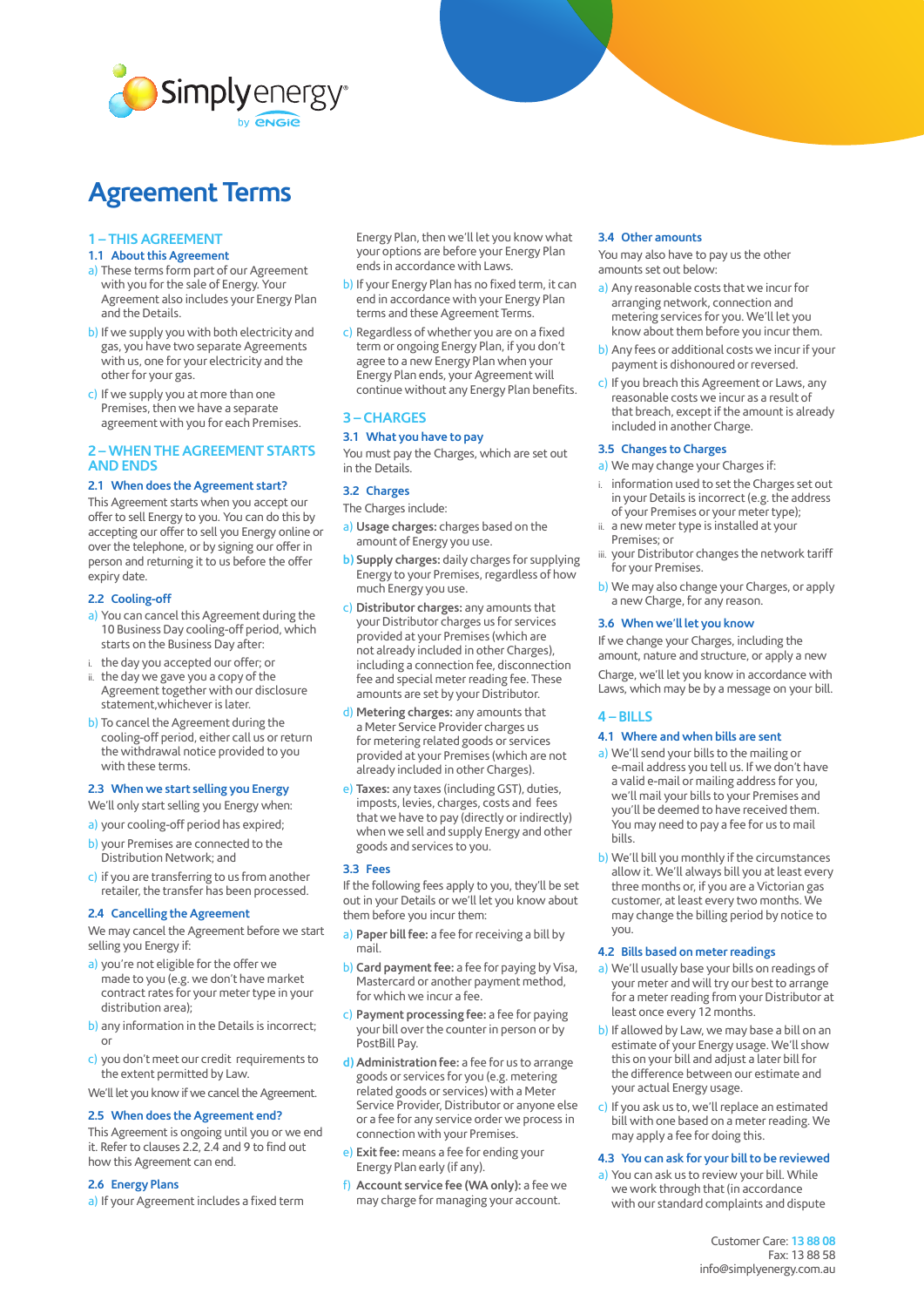

resolution procedures), we may require you to pay the bill (or some of it).

- b) You can ask us to have your meter or meter data tested. You may have to pay for the cost of the test in advance if the Law permits. If the test finds that the meter or meter data is faulty and you have paid in advance we'll refund any amount you've paid for the test. If the test finds that the meter and meter data is not faulty and you have not paid for the cost of the test in advance then we may require you to pay for the cost of the meter test.
- c) If a review uncovers an error, we'll adjust the bill. Otherwise, you must pay the unpaid amount of the bill.

#### **4.4 Overcharging**

- a) If you are overcharged, we'll let you know and repay you the overcharged amount in accordance with the Law.
- b) If you become Insolvent, we can apply any overcharged amount against amounts you owe us under the Agreement even if the amounts you owe us are not yet due and payable, if permitted by Law.

## **4.5 Undercharging**

If you're undercharged (which includes if you're not charged at all), we may recover from you some or all of the amount owed to us in accordance with Laws.

# **5 – PAYING YOUR BILL**

#### **5.1 When and how you have to pay**

- a) You must pay your bill by the Due Date. Your bill is not paid until we actually receive the funds. If your payment is due on a non-Business Day, you can pay that amount on the next Business Day.
- b) Your bill will detail the available payment methods.
- c) If we have more than one agreement with you, we may deduct from and set-off against amounts paid or payable under this Agreement (including if this Agreement has ended), any amounts paid or payable under another of your agreements with us.

#### **5.2 Security Deposits**

Depending on your creditworthiness, you may have to pay us a Security Deposit. We'll keep any Security Deposit in a separate account and pay you interest on it. We can apply any Security Deposit and accrued interest against amounts you owe us under the Agreement. If you become Insolvent, we can apply any Security Deposit and accrued interest against amounts you owe us under the Agreement even if such amounts are not yet due and payable. We'll let you know if we do this. If we no longer need any Security Deposit, we'll return the Security Deposit and interest to you.

#### **5.3 Payment difficulties**

If you can't pay your bill or are experiencing financial hardship, let us know as soon as possible. We have a range of payment plans and other options that might help. We may also be able to give you information about government support. See our website or call

us for more information about how we deal with financial hardship.

#### **5.4 Late payments**

If we don't receive your payment by the Due Date, we may take one or more of the following steps:

- a) apply any Security Deposit we are holding;
- b) disconnect your Premises;
- c) ask a debt collection agency to obtain the payment from you;
- d) sell the rights to the unpaid amount to a third party who may seek to collect it from you; and
- e) rely on other rights we have under the Agreement.

# **6 – YOUR OTHER OBLIGATIONS 6.1 How you use Energy**

In using Energy at your Premises, you must comply with the Law. You must:

- a) not cause any interference within the Distribution Network;
- b) not take any supply of Energy otherwise than from the Distribution Network or your generation facility (if you have one);
- c) not on-supply the Energy supplied to your Premises; and
- d) if you are a Business Customer, take reasonable steps to prevent loss on your side of the Supply Point if there are difficulties with your Energy supply.

#### **6.2 Meters and Supply Points**

To allow the supply of Energy to your Premises, you must:

- a) make sufficient space available for the meter and the Supply Point;
- b) protect and not disconnect, by-pass, interfere with or damage the meter or Supply Point and promptly let us know of any problems with them;
- c) give us, your Distributor and the meter readers, who'll show you their official identification if you ask, safe, convenient and easy access to the meter and the Supply Point; and
- d) pay for any new meters you require.

## **6.3 Safety and emergencies**

You must:

- a) maintain your Energy installation and the appliances at your Premises in a safe condition;
- b) ensure that any work on your Energy installation and appliances is done by accredited electricians and registered plumbers or gas fitters;
- c) keep all vegetation, structures and vehicles at your Premises clear of your Energy installation;
- d) advise us or your Distributor of any safety issues; and
- e) comply with directions from us or your Distributor.

# **7 – YOUR DISTRIBUTOR, YOUR ENERGY SUPPLY AND SUPPLY INTERRUPTIONS**

#### **7.1 Your Distributor**

Your Distributor is responsible for the connection between the Distribution Network and your Premises and for the physical supply of Energy to your Premises including the quality and reliability of the Energy supplied.

## **7.2 Our limited role**

We are an Energy retailer and do not control the physical supply of Energy. We can ask your Distributor to connect your Premises to the Distribution Network, which we'll do at your request. We'll also arrange for your Distributor to physically supply Energy to your Premises. Except to that extent or as otherwise provided by Law, we are not liable to you for ensuring the physical supply of Energy.

#### **7.3 Your Energy supply**

Electricity supplied to your Premises may be subject to voltage and frequency fluctuations. Gas supplied to your Premises may be subject to quality or pressure variations or deficiencies.

## **7.4 Supply interruptions may occur**

The supply of Energy to your Premises may be interrupted. Examples of when supply may be interrupted include:

- a) where required by your Distributor or AEMO;
- b) where there is insufficient Energy or system capacity to meet the needs of all consumers;
- c) due to failure in the equipment to supply you with Energy;
- d) for inspection, repairs, testing, maintenance or other works; or
- e) in an emergency or for safety reasons.

## **7.5 Keeping one another informed about supply interruptions**

- a) We'll try to inform you about supply interruptions.
- b) If you let us know that your supply is interrupted, we'll tell your Distributor. You should also tell your Distributor.

#### **8 – DISCONNECTION**

#### **8.1 When you could be disconnected**

- a) Please tell us if you require a disconnection and we'll arrange this through your Distributor including any necessary meter reading and final bill.
- b) In some circumstances where the Law allows, we may ask your Distributor to disconnect your Premises, including if you don't:
- i. pay your bill by the Due Date;
- ii. agree or adhere to a payment plan;
- iii. allow access to your meter:
- iv. pay a Security Deposit; or
- v. use Energy legally.
- c) If we plan to disconnect you, we'll let you know beforehand, unless the disconnection is for illegal use of Energy.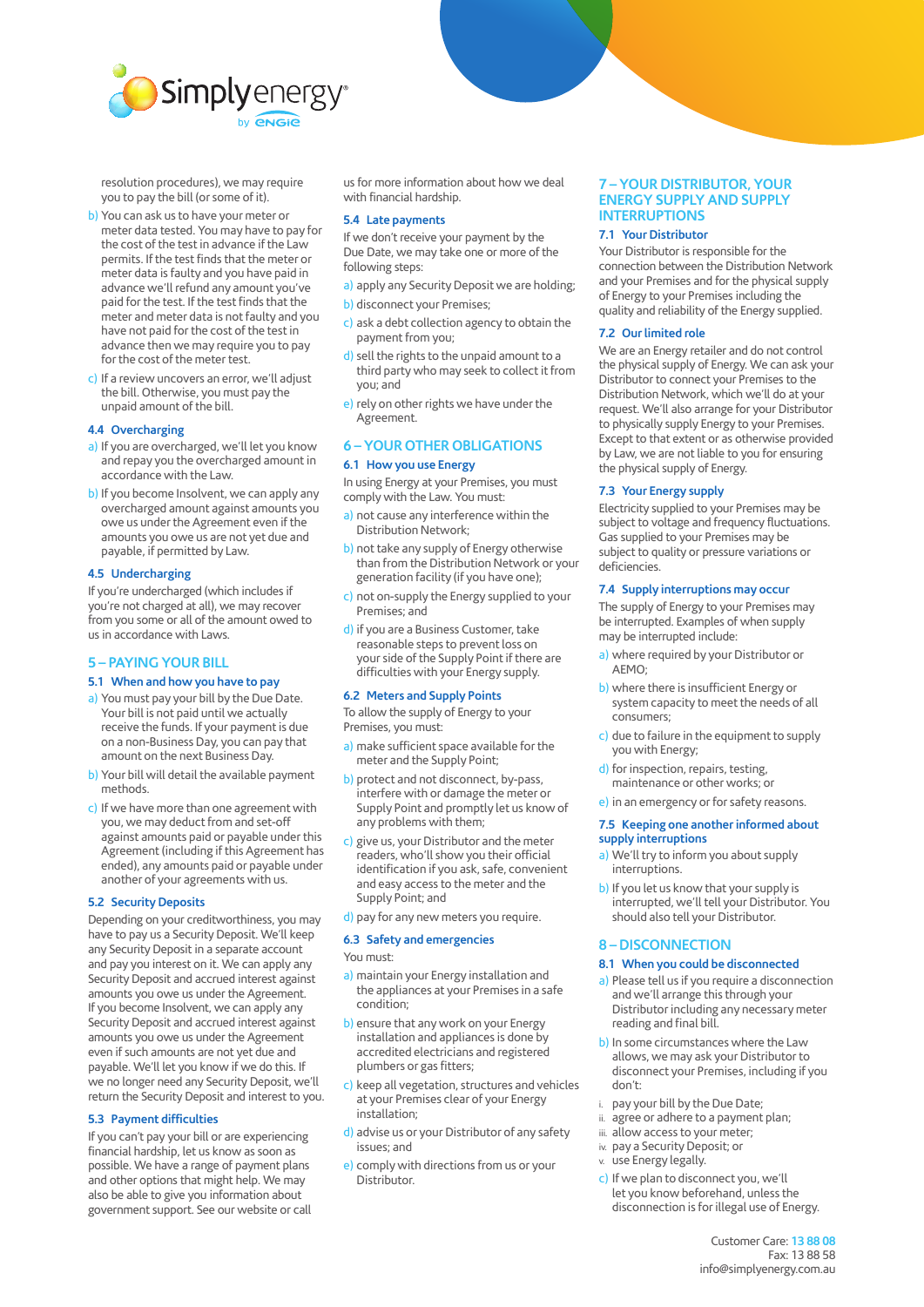

#### **8.2 Your protections**

We'll observe all the protections for disconnection you have under the Law, for example if:

- a) you are in hardship;
- b) you've raised a relevant complaint with us which is unresolved;
- c) you've an outstanding application for a concession;
- d) there is an ongoing extreme weather event; or
- e) there is life support equipment at your Premises.

#### **8.3 Reconnection**

If we arrange to disconnect you and, within 10 Business Days, you resolve the disconnection matter and pay any charge for reconnection, we will arrange to have your Premises reconnected.

# **9 – ENDING THE AGREEMENT**

#### **9.1 How we can end the Agreement**

We may end this Agreement by giving you 20 Business Days' notice.

## **9.2 How you can end this Agreement**

You can end this Agreement by:

- a) transferring your Energy supply for your Premises to another retailer (the Agreement ends when the transfer is completed);
- b) entering into a new Agreement with us and we start selling you Energy at your Premises under that new Agreement;
- c) requesting us to disconnect your Premises in which case the Agreement will end 10 Business Days after disconnection;
- d) moving out of your Premises (see below).

#### **9.3 What happens when you move**

- a) If you're moving out of your Premises, you'll need to give us at least 3 Business Days' notice.
- b) You'll need to give us the date you're moving out, as well as the address where we can send your final bill.
- c) We'll do what we can to have your meter read on the date you tell us, or as soon as possible after that date if there are difficulties accessing your meter.
- d) The Agreement will end once you've moved out and you've had a final meter read for your Premises. You'll have to pay your final bill which will cover the period up until when we've read your meter.

**9.4** If you don't tell us that you're moving out, the Agreement will continue after you've moved out. You'll have to pay for Energy supplied to your Premises even if someone else is using it.

#### **9.5 How this Agreement can end automatically**

The Agreement ends automatically:

- a) if we start selling Energy at your Premises to another customer;
- b) if another retailer starts selling Energy at

your Premises;

- c) 10 Business Days after we have disconnected you and you have no right to be reconnected; or
- d) if we're no longer entitled to sell Energy due to a RoLR Event.

#### **9.6 What happens when your Agreement ends**

- a) If the Agreement ends and you continue to take supply from us, we'll continue to sell you Energy either (at our election) on the terms of this Agreement (without any Energy Plan benefits) or on our Standing Offer, until you enter into a new agreement with us or transfer to another retailer.
- b) The provisions of this Agreement about privacy, liability, notices, governing law, payment and Charges will survive this Agreement ending.

# **10 – YOU CEASING TO BE A SMALL CUSTOMER**

## **10.1 Let us know of changes**

Your Distributor determines whether you're a Small Customer and we determine whether you're a Residential Customer or Business Customer. You must tell us as soon as possible if:

- a) the amount of Energy you use at your Premises changes significantly, because you may no longer be classified as a Small Customer (see clause 10.2 for more information);
- b) you're a Residential Customer and you cease to purchase Energy at your Premises principally for personal, household or domestic use (as you'll need to change to one of our business offers); or
- c) you're a Business Customer and you start to purchase Energy at your Premises principally for personal, household or domestic use (as you'll need you change to one of our residential offers).

# **10.2 New arrangements**

If you're no longer a Small Customer at your Premises then:

- a) we can charge you for the Energy supplied to your Premises at the Charges we consider are reasonably necessary to recover from you all costs we incur in connection with selling you that Energy plus the same margin we recover from similar Customers;
- b) we may notify you that, if you don't enter into an alternative arrangement with us within 20 Business Days of our notice, we may have your Premises disconnected; and
- c) we are then entitled to have your Premises disconnected and you will have no right of reconnection.

# **11 – INFORMATION AND PRIVACY 11.1 Your details**

You must make sure your information is correctly set out in your Details and let us know of any changes.

## **11.2 Your historical billing information**

We'll give you information about your billing history for the previous 2 years free of charge if you request it. We may charge you if we have already given you this information in the previous 12 months, or if you require information going back more than 2 years.

## **11.3 Life support**

You must let us know if there is life support equipment in use at your Premises. You'll need to give us written confirmation from a registered medical practitioner that the equipment is required. We'll pass this information on to your Distributor and give you the emergency telephone contact number for your Distributor.

## **11.4 Privacy**

We'll handle your personal and credit information in accordance with applicable privacy Law and our privacy policy.

## **11.5 Marketing**

From time to time, we and our Related Bodies Corporate may let you know about other products and services, even after this Agreement ends. If at any time you don't want to receive these offers, let us know.

## **12 – CUSTOMER SERVICE AND COMPLAINTS**

If you have an enquiry, complaint or dispute, please contact us. We'll handle your complaint in accordance with our standard complaints and dispute resolution procedures, which you can find on our website. We're also happy to send you a copy if you ask. We'll let you know of the outcome and if you're not satisfied with the outcome you can take the matter to the Ombudsman.

# **13 – LIABILITY**

#### **13.1 General liability**

Without limiting clause 13.5 and subject to Law:

- a) neither of us are liable to the other for Excluded Loss;
- b) we're not liable to you for any loss or damage in connection with any act or omission of the Distributor or Meter Service Provider;
- c) you indemnify us against any liability we incur or suffer (including Excluded Loss) in connection with any act or omission by you to the extent we've indemnified the Distributor or Meter Service Provider for that liability.

#### **13.2 You're responsible within your Premises**

You're responsible for how electricity is used on your side of the Supply Point and for how gas is used on your Premises.

## **13.3 Uncontrollable events**

If an event outside our control occurs and we can't meet an obligation we have under the Agreement, other than any obligation to pay money, then that obligation is suspended. You are entitled to the same relief. We'll promptly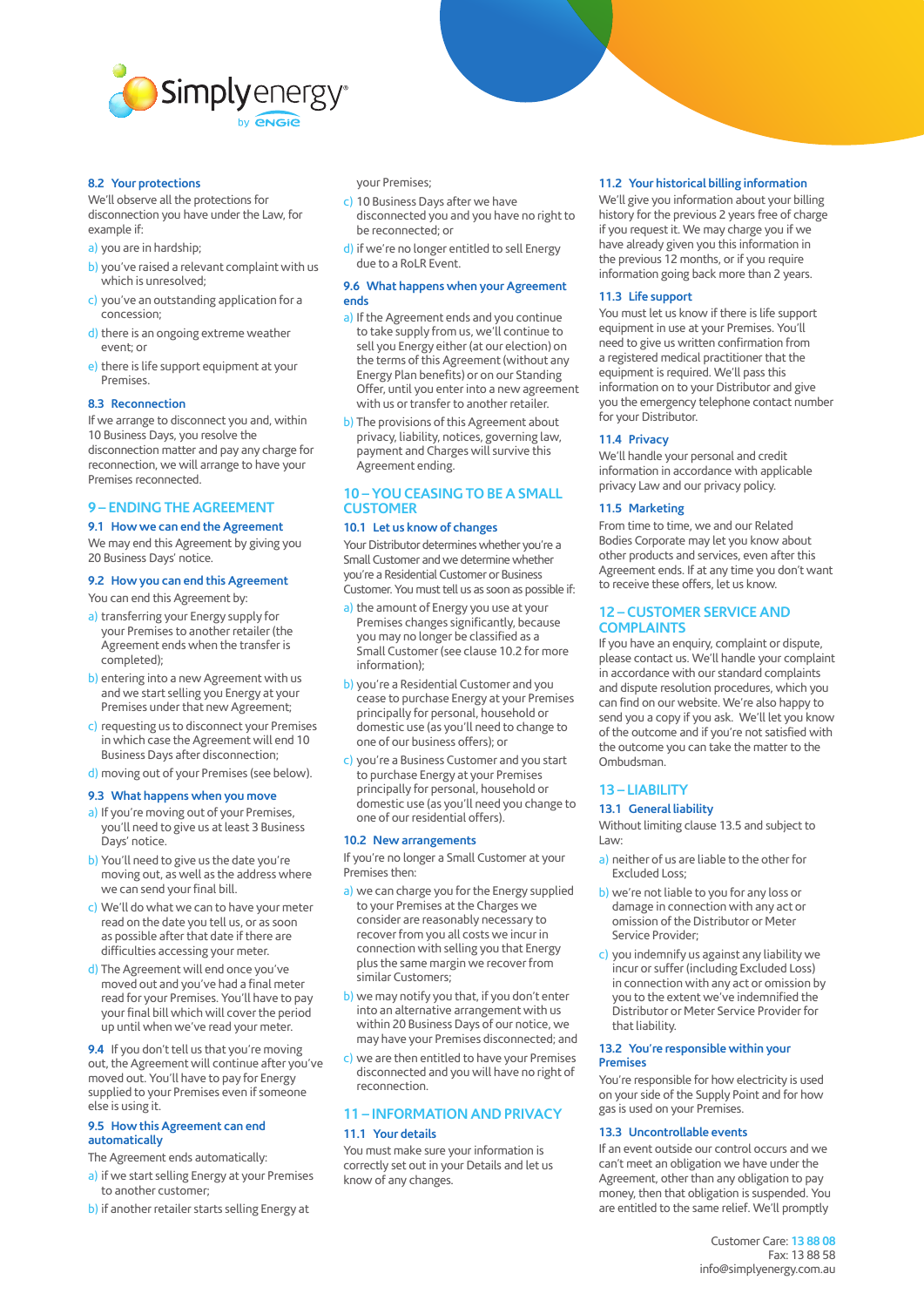

let you know of any uncontrollable event which affects us and use our best efforts to overcome its effects, as you must do if you are affected.

## **13.4 Obligations if you are not an owner**

If you can't meet an obligation under the Agreement because you do not own your Premises, you must use your best efforts to ensure that the owner meets that obligation.

#### **13.5 Non-exclusion**

The Agreement does not affect any limitation of liability or immunity we have under the Law.

## **14 – FEED-IN TARIFFS**

**14.1** If you have a solar photovoltaic (PV) system installed at your Premises and an electricity Agreement with us, we may pay you a feed-in tariff for any excess electricity your system generates and exports to the electricity grid. Your initial feed-in tariff(s) will be included in the Details.

**14.2** There are two types of feed-in tariffs: a) a voluntary feed-in tariff which we pay,

which may be under an Energy Plan;

b) a feed-in tariff that we're required to pay under Law.

**14.3** If we pay you a feed-in tariff (which may be one or both of the types in clause 14.2), you'll see the amount on your electricity bill.

**14.4** For feed-in tariffs payable under Law, we may vary the amount of your feed-in tariff, and let you know about the change, in accordance with Laws. We can stop providing you with the feed-in tariff, if you're no longer eligible for the feed-in tariff, the relevant feed-in tariff scheme ends or we're allowed to do so under Law.

**14.5** If we pay you a voluntary feed-in tariff under an Energy Plan, we can vary or end the feed-in tariff in accordance with your Energy Plan and this Agreement.

**14.6** If we pay you a voluntary feed-in tariff which isn't under an Energy Plan, we can vary or end the feed-in tariff at any time by notice to you in accordance with Laws.

**14.7** If we've overpaid you a feed-in tariff, we may recover from you the relevant amount on the same basis we may recover undercharged amounts under this Agreement. We'll deduct any overpaid feed-in tariff amount from any feed-in tariff amounts payable under your next bill(s).

**14.8** Title to the excess electricity that you export to the grid passes to us at the Supply Point.

**14.9** We can disconnect (or arrange for your Distributor to disconnect) your solar PV system if we're entitled to disconnect the Premises under the Agreement. You must co-operate and assist us (or your Distributor) in relation to any Disconnection.

## **14.10** You agree that:

a) it's your Distributor, not us, who connects your solar PV system to the Distribution Network and who will maintain that connection;

- b) your Distributor is responsible for taking the excess electricity that you export to the electricity grid;
- c) when the supply of Energy to your Premises is interrupted, so too will the supply of your excess electricity to the grid; and
- d) we're not liable to you in respect of any of these matters.

**14.11** You are responsible for all risks in respect of the control and use of the solar PV system and electricity on your side of the Supply Point.

**14.12** Additional terms that apply to your feed-in tariff are included in your Details.

## **15 – LEGAL MATTERS**

# **15.1 Notices**

- a) Unless the Law requires us to give notice in another way, we'll give you notice in writing. We may do so:
- personally;
- by post, we'll consider you've received the notice 3 Business Days after we post it;
- iii. by e-mail, we'll consider you've received the notice by e-mail the day after we send the e-mail;
- iv. by fax, we'll consider you've received the notice when our fax machine produces a report stating that the fax was sent in full; or
- v. by a message on your bill.
- b) We may also send you an e-mail, SMS or other electronic communication letting you know that we're making a change or notifying you about something and where you can find more details (e.g. our website).
- c) If you don't choose an address for notices or we can't contact you at an address, we may send you a notice to the Premises and you'll be deemed to have received it.

#### **15.2 Governing Law**

The Laws of the State or Territory in which your Premises are located govern the Agreement.

### **15.3 Varying the Agreement**

We can vary this Agreement if:

- a) i) we give you 20 Business Days' notice of the variation; and
- ii) you accept the change by not ending the Agreement during that notice period.
- b) We may also vary the Agreement by giving you notice if we need to because the Laws change.

## **15.4 Transferring the Agreement**

You can't assign, transfer or novate the Agreement without our prior written consent. Subject to Law we may transfer, novate or assign this Agreement to any third party, any of our Related Bodies Corporate or as part of any transfer of a substantial number of our customers to a third party. We'll let you know if we do this.

# **15.5 Meaning of terms**

**AEMO** means Australian Energy Market Operator Limited ABN 94 072 010 327 or any successor body that administers the wholesale Energy markets.

**Agreement** means the terms and conditions in this document, the Details, Energy Plan (if any) our privacy policy, direct debit terms (if you set up direct debit), disclosure statement, and any other terms you've agreed to with us.

**Business Customer** means a customer who is not a Residential Customer.

**Business Day** means a day that is not a:

- a) Saturday or a Sunday; or
- b) public holiday in the capital city in the State or Territory of your Premises.

**Charges** means the charges and fees payable by you under the Agreement.

**Customer** means a person:

- a) to whom Energy is sold for Premises by a retailer; or
- b) who proposes to purchase Energy for Premises from a retailer.

**Details** means the document entitled Details provided to you with these terms.

**Distribution Network** means your Distributor's distribution network or, if your Premises are within an embedded network, either or both of your Distributor's distribution network and the embedded network as required by the context.

**Distributor** means the distributor that is authorised or licensed to supply distribution services through the Distribution Network to which to your Premises are connected or, if your Premises are within an embedded network, either or both of that distributor and the embedded network operator as required by the context.

**Due Date** means the date set out in your bill by which you must pay your bill by, or such other date we agree with you.

**Energy** means either electricity or gas.

**Energy Plan** means the terms on which you receive any discount, credit or benefit as set out in your Details.

## **Excluded Loss** means:

- a) loss of profit, revenue, or anticipated savings;
- b) financing costs;
- c) loss of access to markets;
- d) damage to credit rating or goodwill;
- e) loss of opportunity;
- f) special, incidental or punitive damages; or
- g) any loss or damage arising from special circumstances that are outside the ordinary course of things,

however arising in relation to this Agreement, and regardless of the basis of the claim (including negligence).

**GST** means goods and services tax.

**Insolvent** means having a receiver, manager, administrator, deed administrator, scheme administrator, provisional liquidator or liquidator appointed to you or your parent company, or you or your parent company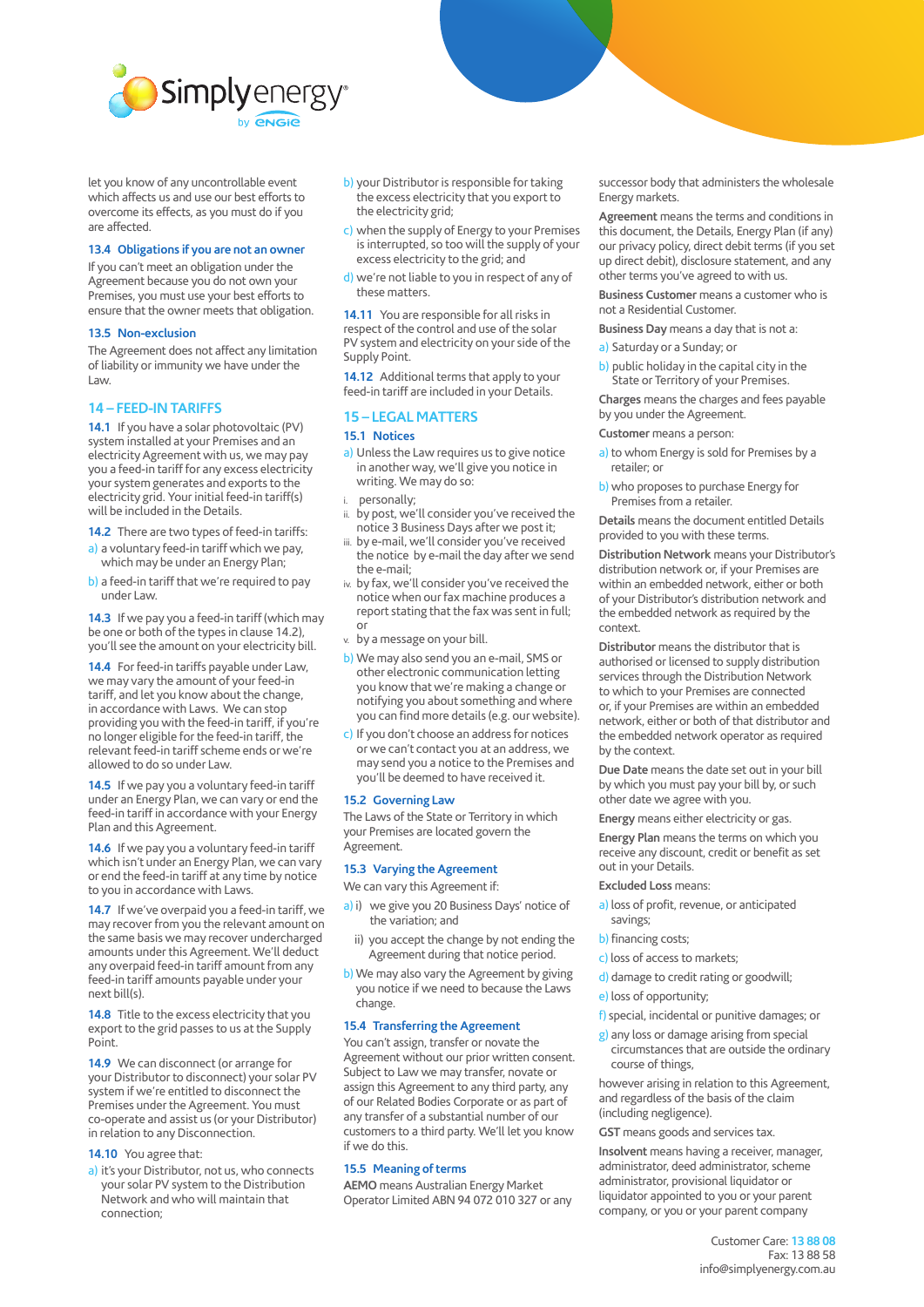

making or publically announcing an application for a scheme of arrangement to avoid an insolvent liquidation, or committing an act of bankruptcy or entering into any assignment, arrangement or composition with creditors.

**Law** means any law, regulation, codes, procedures and other statutory instruments.

**Meter Service Provider** means any person who provides services, or co-ordinates services, on our behalf, or your Distributor's behalf, in connection with:

- a) the meter (including reading, installing, inspecting, altering or replacing it);
- b) meter data (including processing it and providing it to us and anyone else who may need it in relation to supplying you Energy); or
- c) your Energy supply (such as reconnection or disconnection).

**Ombudsman** means the Energy Ombudsman in the State in which your Premises are located.

**Premises** means the premises stated in your Details and, if there is more than one such premises and as required by the context, all of them together or each of them separately.

**Related Bodies Corporate** has the meaning given in the Corporations Act 2001 (Cth).

**Residential Customer** means a Customer who purchases Energy principally for personal, household or domestic use at their Premises.

**RoLR Event** means an event that triggers the operation of a Retailer of Last Resort scheme under the Law.

**Security Deposit** means an amount of money paid or payable as a security against nonpayment of a bill.

**Small Customer** means a customer:

a) who is a Residential Customer; or

b) who is a Business Customer consuming Energy at business Premises below the relevant upper consumption level under the Law.

**Standing Offer** means a standard retail contract whose terms and conditions are set under Law.

**Supply Point** means the point at which your Distributor's Distribution Network connects to the Energy installation at your Premises.

**Supply Start Date** means the date we start selling you energy.

#### **1.2 Interpretation**

- a) We, us or our refers to IPower Pty Ltd ACN 111 267 228 and IPower 2 Pty Ltd ABN 24 070 374 293, trading as Simply Energy ABN 67 269 241 237.
- b) You or your refers to the person named in the Details as Customer or, if more than one person is named, to each of those persons separately and all of them jointly.
- c) A reference to:
- i. the singular includes the plural and vice versa;
- ii. headings are for convenience only and do not effect the interpretation of the Agreement;
- iii. a document includes any variation or replacement of it; and
- iv. costs we incur include our internal costs.
- d) The word includes is not a word of limitation. If an example is given of any thing, the scope is not limited to the example.

#### **1.3 Inconsistencies**

- a) If these terms are different to or inconsistent with the Details, the latter prevails.
- b) If the Agreement and the Law are inconsistent, the Agreement prevails to the extent of the inconsistency unless the Law provides that it must prevail.

# **1.4 Further terms required by the Law**

If any matter that is required by the Law to be included in the Agreement is not expressly dealt with in the Agreement, that matter is incorporated as a further term of the Agreement.

# **16 – PRIVACY &. CREDIT INFORMATION MANAGEMENT POLICY**

# **Introduction**

IPower Pty Ltd (ACN 111 267 228) and IPower 2 Pty Ltd (ABN 24 070 374 293), trading as Simply Energy ABN 67 269 241 237 ("Simply Energy"), Simply Energy Solutions Pty Ltd (ABN 165 627 396) and their related bodies corporate (referred to throughout this policy as "we", "our" and "us" unless expressly stated otherwise, except in relation to the Credit Reporting Policy set out below where "we", "our" and "us" refer only to Simply Energy) provide renewable and non-renewable energy, energy efficiency products and services, and other related products and services.

We respect the importance of protecting personal information and we are committed to complying with the Privacy Act 1988 (Cth)

("Privacy Act"), Credit Reporting Privacy Code and any applicable privacy laws and regulations (together the "Privacy Laws").

This policy sets out the manner in which we collect, use, disclose and manage personal information. By purchasing our products and services or entering into a contract with us, you are taken to have read and agreed to the collection, use, disclosure and management of your personal information in accordance with this policy and the Privacy Laws. We may amend this policy from time to time, and we recommend that you review this policy periodically to ensure that you are updated on any changes. This policy was last updated in March 2019.

#### **Privacy policy**

Our Privacy Policy explains how we collect and manage your personal information. This policy is regulated by the Privacy Laws.

## **What personal information do we collect?**

We may collect personal information about

you including your name, address, date of birth, phone number, email, occupation and other information you provide. We may also collect personal information to enable us to verify your identification, including information from your driver's licence, passport, and health care and concession cards.

Generally, we do not collect sensitive information about you, such as details of your race, political beliefs, religion or health. However, you may wish to provide us with health information, for example if you have special energy requirements or may be entitled to health-related rebates. We will obtain your consent before collecting, using or disclosing your sensitive information, unless required by law to do otherwise.

We may also collect non-personal information about you including data relating to your activities on our website (which includes desktop, mobile, tablet and apps) via tracking technologies such as cookies, web beacons and measurement software, or data relating to your energy usage and purchase history.

You acknowledge that the personal information you provide to us is your own information, or information for which you have been authorised to provide to us.

#### **How do we collect your personal information?**

We may collect personal information about you from a range of sources including:

- directly contacting us or our service providers for any reason including inquiring about or purchasing our products and services, requesting further information, seeking assistance,
- or reporting a problem with your account or our website;
- entering into a contract with us for the provision of our products and services;
- using our products and services, and any credit provided by us in connection with those services (see our Credit Reporting Policy below for further detail);
- registering to use our website through an online account and logging in to use that account;
- subscribing to receive alerts and newsletters, participating in our promotions and competitions, and filling in forms and applications; and
- applying for an employment opportunity with us directly or through a nominated referee.

We may also collect your personal information through our related bodies corporate, our service providers and third parties (such as our data providers, other market participants or a market operator) so that we may provide you with better or more relevant products and services.

If you apply to us for credit, we may also obtain personal information about you from Credit Reporting Bodies ("CRBs"), other credit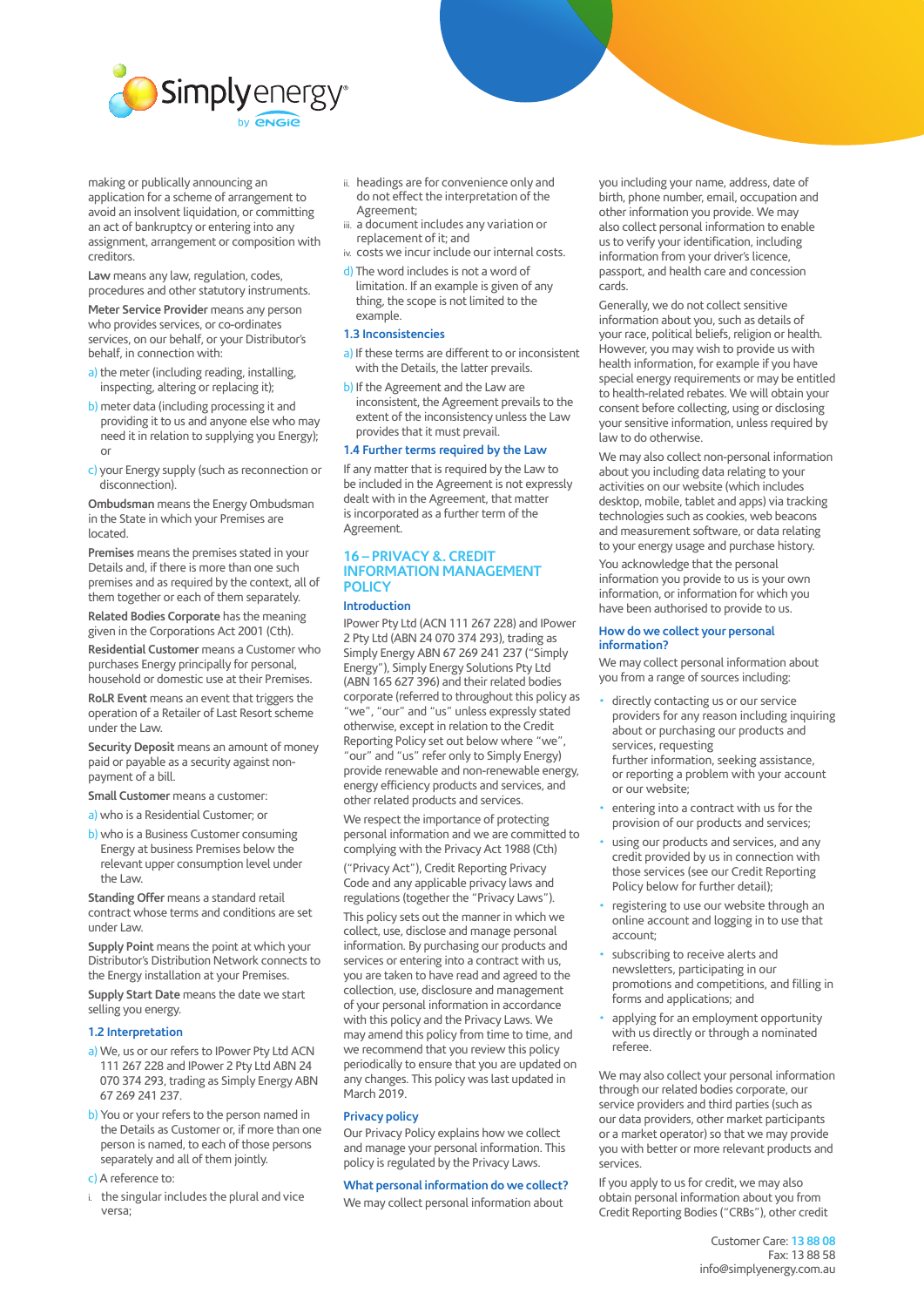

providers, existing or previous suppliers of products and services, your bank and certain other businesses to assess your application (see our Credit Reporting Policy below for further detail).

We may record your telephone calls with us, including for training, service quality, verification and compliance purposes.

## **How do we use your personal information?**

We use your personal information for the purpose of:

- providing you with the products and services you have requested from us;
- responding to your inquiries and requests for assistance;
- creating and maintaining your account, and ensuring you comply and adhere to our website Terms of Use;
- verifying your identity when you register for our website
- or products and services, log into our website, or contact
- us in relation to your account;
- providing you with personalised products and services,
- and content that you view and engage with on our website or the websites of our service providers and business partners;
- notifying you about changes to our products and services;
- combining your personal information with information that our related bodies corporate have collected from their service providers, third parties, cookies or web beacons in order to provide you with a better, more relevant and personalised experience and to improve the quality of its services;
- ensuring the content from our website is compatible, and presented in the most effective manner, with your computer;
- obtaining your feedback about our products, services
- or websites:
- complying with our legal and contractual obligations;
- assessing your application for credit in connection with our products and services (see our Credit Reporting Policy below for further detail); and
- disclosing your information to debt collection agencies to recover any amounts you owe us.

If all or part of this information is not provided, we may not be able to provide these services.

## **How do we disclose your personal information?**

We may disclose personal information to our related bodies corporate and;

• our service providers so that they can provide on our behalf, or assist us in providing, our products and services, or provide you with products or services that you have requested directly from them;

- third parties where you have requested information, services or products from them;
- if you apply to us for credit, to CRBs, other credit providers, existing or previous suppliers of goods or services, your bank and certain other businesses (see our Credit Reporting Policy below for further detail);
- relevant public, government or regulatory authorities, our legal representatives or other concerned parties in circumstances where we reasonably believe that disclosing your personal information is necessary to help identify, contact or bring legal action against anyone damaging, injuring, or interfering with our rights or property, users or anyone else who could be harmed by such activities; and
- where we are otherwise authorised or required by law to do so.

If you request information from any organisation through our website, you will need to check their privacy policy to find out how they manage your personal information. We are not responsible for the way these organisations collect, use, disclose or manage personal information you provide to them through our website.

#### **Do we use and disclose your personal information for marketing purposes?**

We may use your personal information to provide you with information about offers, promotions, products or services, which we believe may be of interest to you. We may also share your information with our related bodies corporate, service providers and other third parties so that they can provide you with products or services on our behalf or to help us provide you with the requested products or services.

If we contact you for marketing purposes, we will give you the opportunity to request that your information not be used for further direct marketing by us in the future.

#### **Do we disclose and store your personal information outside Australia?**

We may store your personal information on servers located in Australia, as well as disclose and store your personal information to our outsourced data processors, with data centres in Australia, Asia, North America, Europe and Africa. When we disclose your information to our service providers located overseas, we take reasonable steps to ensure your personal information is treated in accordance with the standards that apply in Australia. When you provide us with your personal information, you consent to us storing your personal information outside of Australia for these purposes.

#### **How do we safeguard your personal information?**

We strive to ensure the security, integrity and privacy of personal information we collect.

We take reasonable steps to ensure the security of personal information held by us so as to protect your information from unauthorised access, use, modification, destruction or disclosure. Access to personal information is restricted to authorised employees, contractors, agents and service providers, who are obliged to respect the confidentiality of any personal information held by us. We periodically review and update our security measures in light of current technologies.

## **Use of cookies**

We may use 'cookie' technology on our website. A cookie is a small message given to your web browser by our web server. The browser stores the message in a text file, and the message is then sent back to the server each time the browser requests a page from the server. A cookie does not give us any personal information about you.

We use cookies to measure usage sessions accurately, and to gain a clear picture of which areas of the sites attract traffic.

We also use cookies to improve the functionality of our website.

#### **How can you access or correct your personal information and credit reporting information, or make a privacy complaint?**

You have rights to ask for access to, or for correction of, personal information that we hold about you. For more information, please refer to our Credit Reporting Policy below.

#### **Credit reporting policy**

This policy explains how we manage your credit information and credit eligibility information, which is regulated by Part IIIA of the Privacy Act and the Credit Reporting Privacy Code.

Credit information is generally information that relates to credit that you have applied for (such as loans, hire purchase agreements or other deferred debts), and includes identification information, basic information about your credit account, information about the types of credit provided to you, details about information requests we make about you to CRBs, information about certain overdue payments and serious credit infringements, and any other information that can be collected by CRBs.

Credit eligibility information is information equivalent to the kinds of information listed directly above that we generally collect from CRBs. This information relates primarily to your dealings with other credit providers (for example, banks, other financial institutions, or other organisations that may provide you with credit in connection with their products or services). It may also include certain credit worthiness information that we derive from the data we receive from a CRB.

#### **What credit-related information do we collect?**

We may collect credit information and credit eligibility information about you including your credit history, and information about